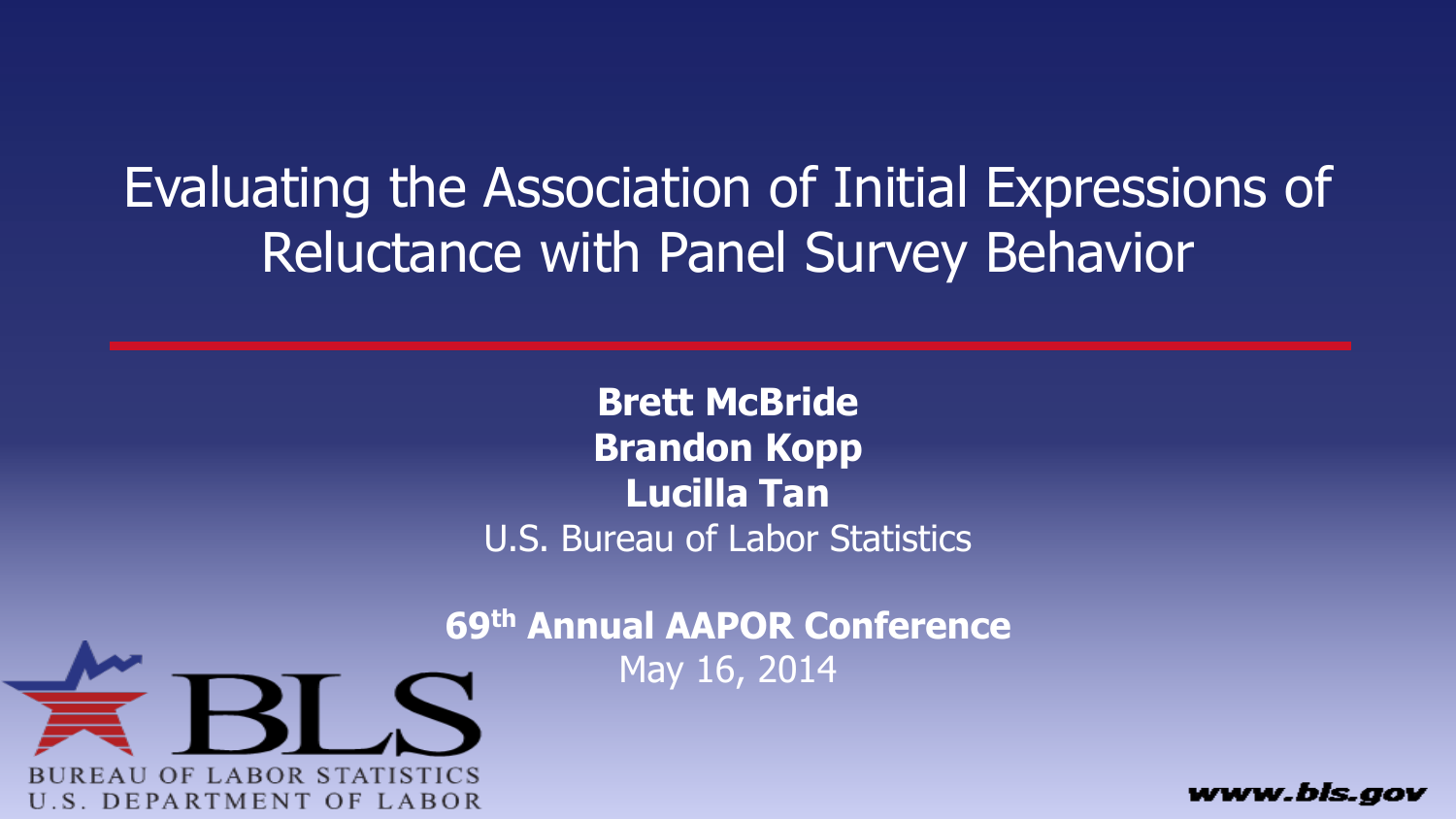# **Outline**

- **Background**
- **Research Questions** 
	- How does initial contact data inform survey behavior?
- **Data and Methods**
- **Findings** 
	- Variability in households' overall concerns over survey panel
	- ▶ Response patterns
	- ▶ Respondent effort, reporting quality
	- ▶ Perceived survey burden
- Conclusions & Caveats

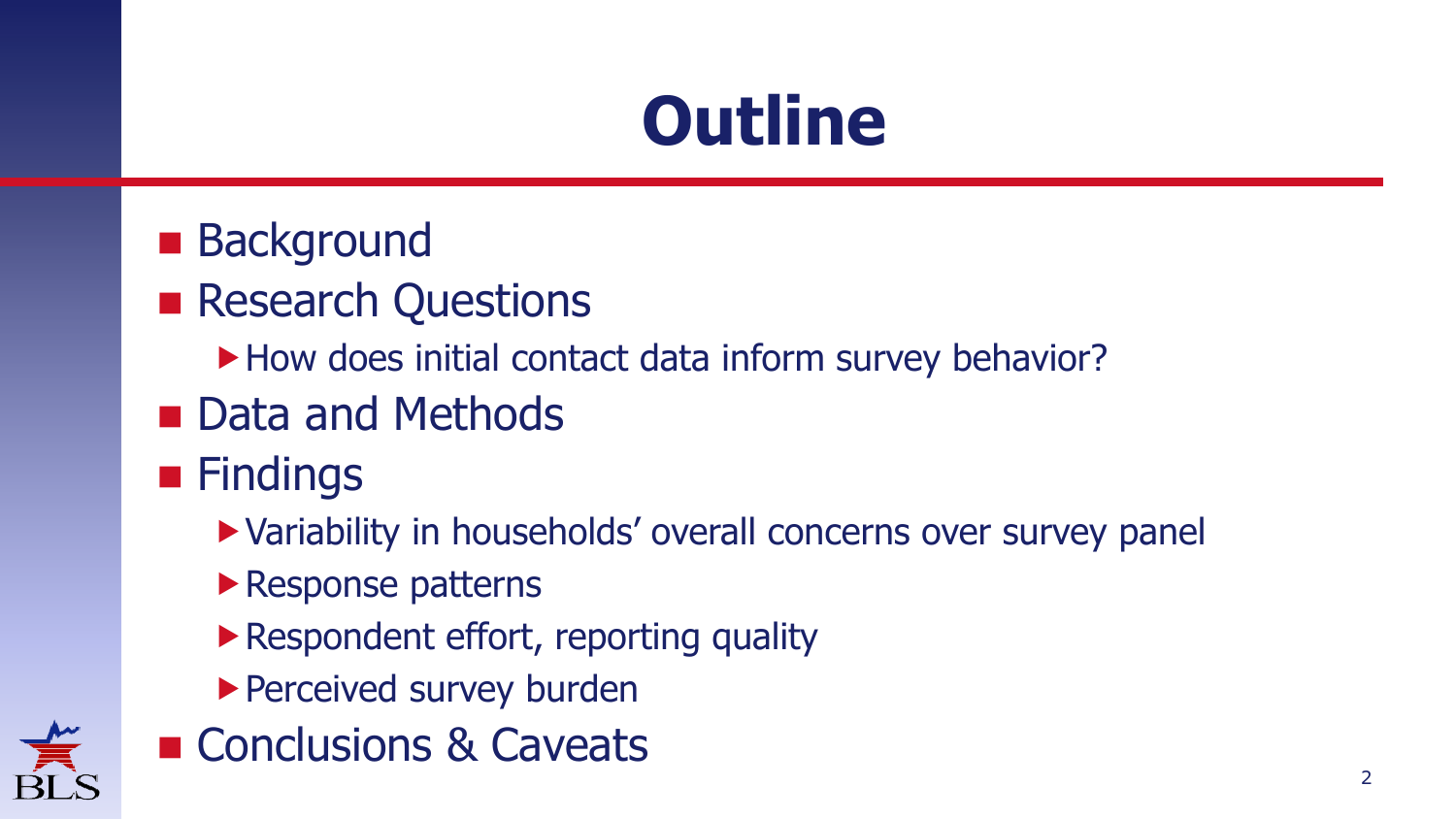### **Background Consumer Expenditure (CE) Survey**

- National household panel survey that collects information about buying habits of consumers
- **Used to calculate the weights of items tracked by** the Consumer Price Index (CPI), also used by economists, academics, and market researchers
- Study focus: Quarterly Interview Survey (CEQ) survey of larger, easier-to-recall purchases
	- ▶ Designed as CAPI survey, with proxy reporting, conducted quarterly for 5 waves



▶ About 1-hour in duration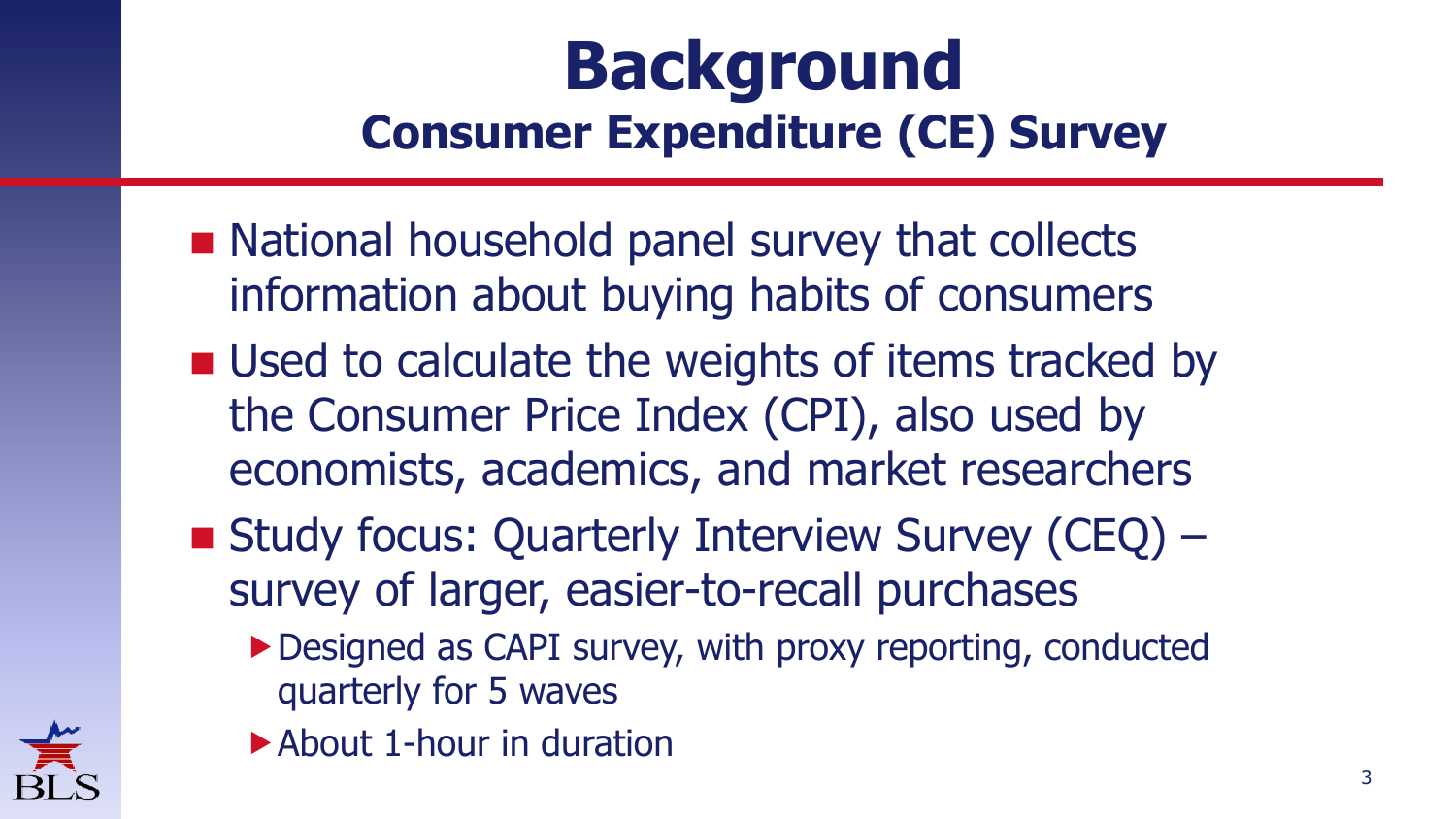### **Background: Doorstep Concern Data**

■ Contact History Instrument's Doorstep (DS) Concerns ■ Interviewer-Assessed DS Concern(s) at Contact

| <b>DS Concern Items ('Mark All That Apply')</b> |                                          |               |                                         |  |
|-------------------------------------------------|------------------------------------------|---------------|-----------------------------------------|--|
| 1 Too busy                                      | 8 Anti-government                        |               | 15 Hostile/threatening                  |  |
| 2 Not interested                                | 9 Talk to specific HH member             |               | 16 Survey content not applicable        |  |
| 3 Privacy concerns                              | 10 Intends to quit survey                |               | 17 Other HH members say don't do survey |  |
| 4 Scheduling difficulty                         | 11 Family issues                         |               | 18 Too many questions previously        |  |
| 5 Survey voluntary                              | 12 Broke appt-puts off int. indefinitely |               | 19 R requests same interviewer          |  |
| 6 Does not understand survey                    | 13 Hangs up/slams door                   |               | 20 Interview too long previously        |  |
| 7 Interview too time consuming                  | 14 Too many interviews                   |               | 21 Information previously given         |  |
| No concerns                                     |                                          | Other specify |                                         |  |

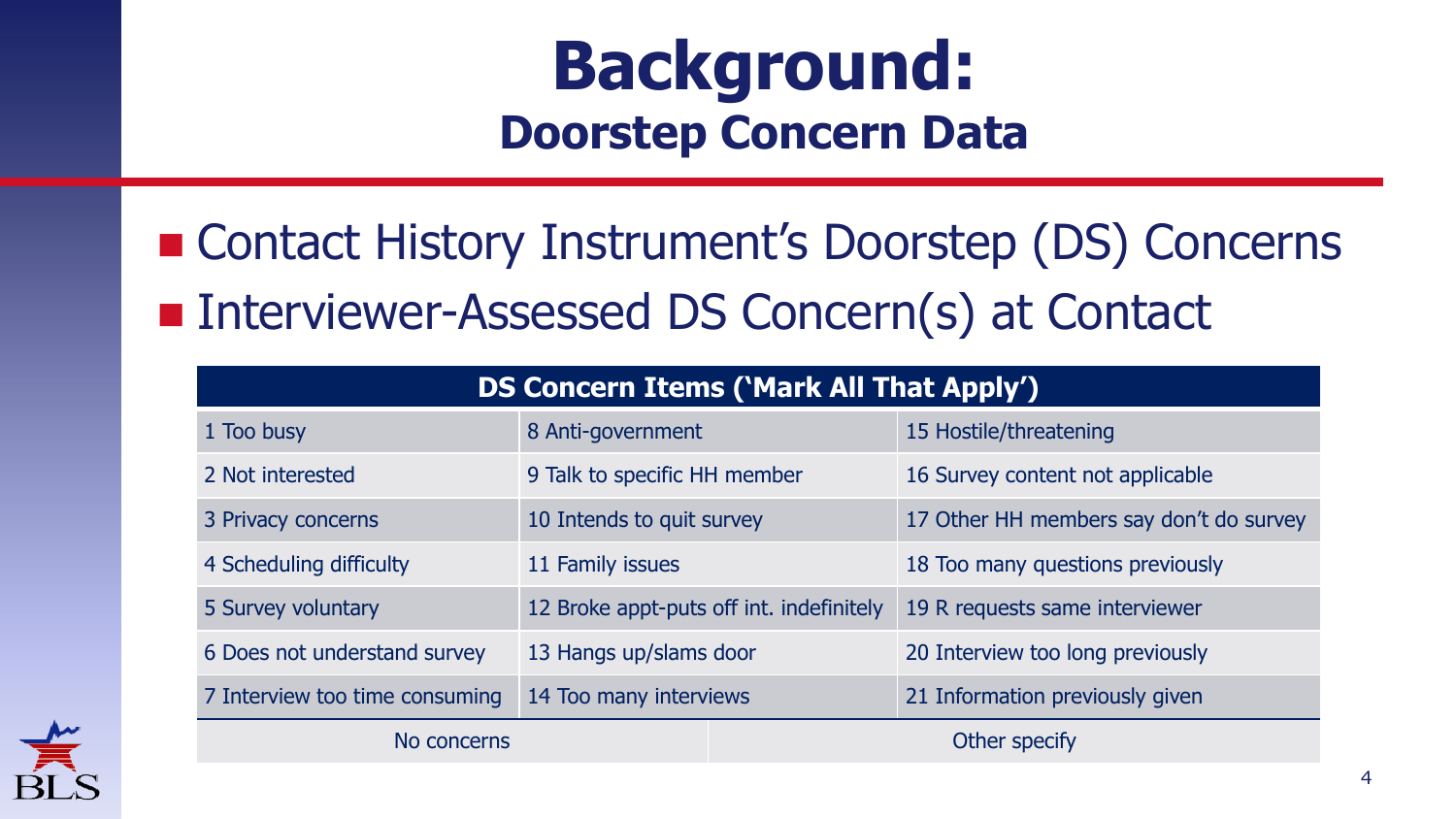# **Research Questions**

- 1. Do households' overall DS concerns vary over survey panel?
- 2. Are respondents with DS concerns responding throughout survey panel?
- 3. Do these respondents provide poorer data quality?
- 4. Do pre-survey DS concerns lead to greater perceptions of survey burden after panel completion?

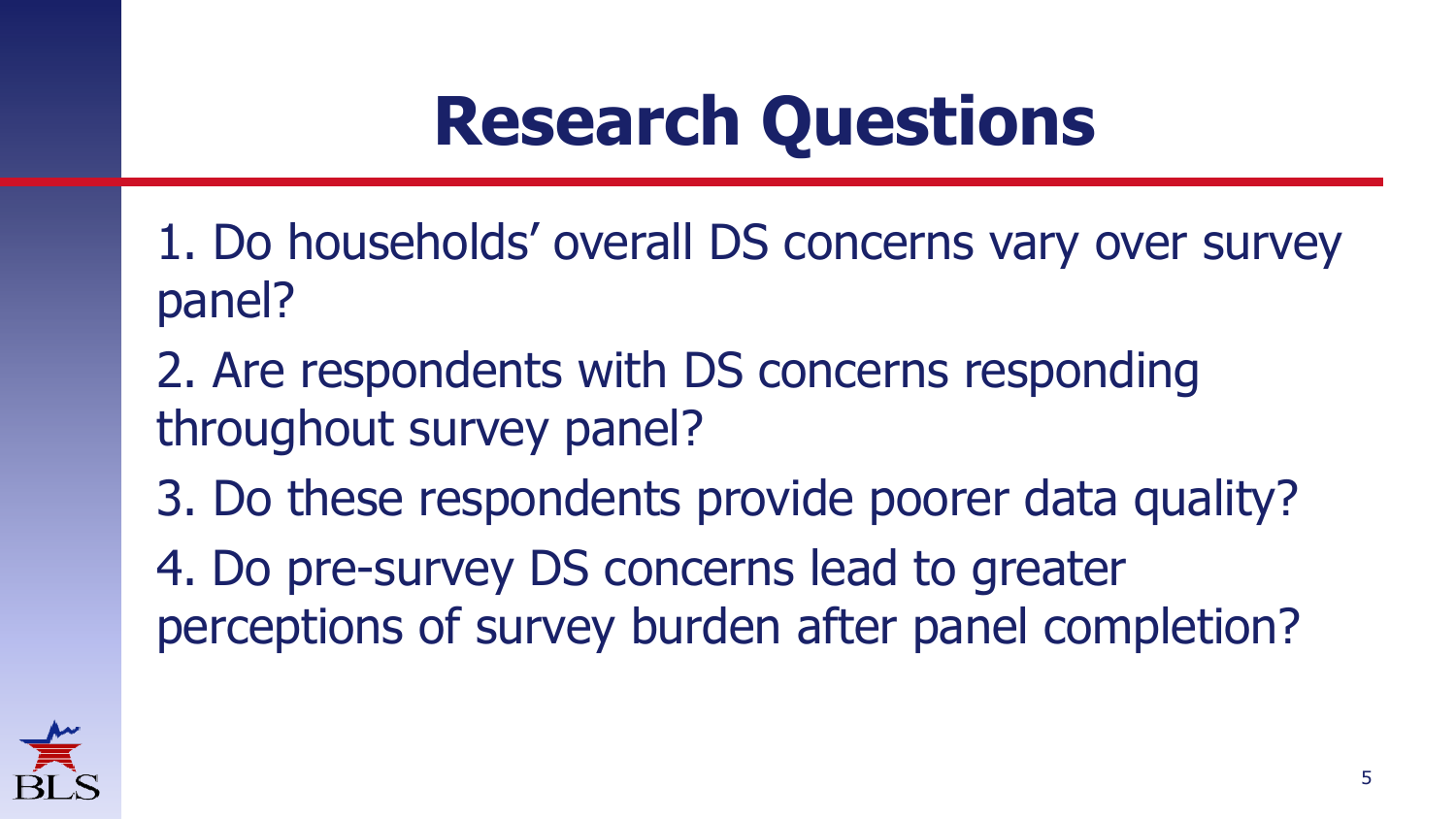## **Data**

### ■ Sample units combined from 6 panels from October 2011 to March 2013 (N=3,000)

|                                             | <b>Wave 1 (N=3,000)</b>                                                                               | <b>Wave 5 (N=3,000)</b>                                                                                        |
|---------------------------------------------|-------------------------------------------------------------------------------------------------------|----------------------------------------------------------------------------------------------------------------|
| Unit response<br>(completed interviews)     | 86%                                                                                                   | 83%                                                                                                            |
| No DS concerns                              | 52%                                                                                                   | 46%                                                                                                            |
| Top DS concerns (of<br>HH with DS concerns) | -Too busy $(22%)$<br>-Not interested (14%)<br>-Privacy concerns (13%)<br>-Scheduling difficulty (12%) | $-$ Too busy $(24%)$<br>-Not interested (15%)<br>-Privacy, scheduling difficulty,<br>too many interviews (12%) |

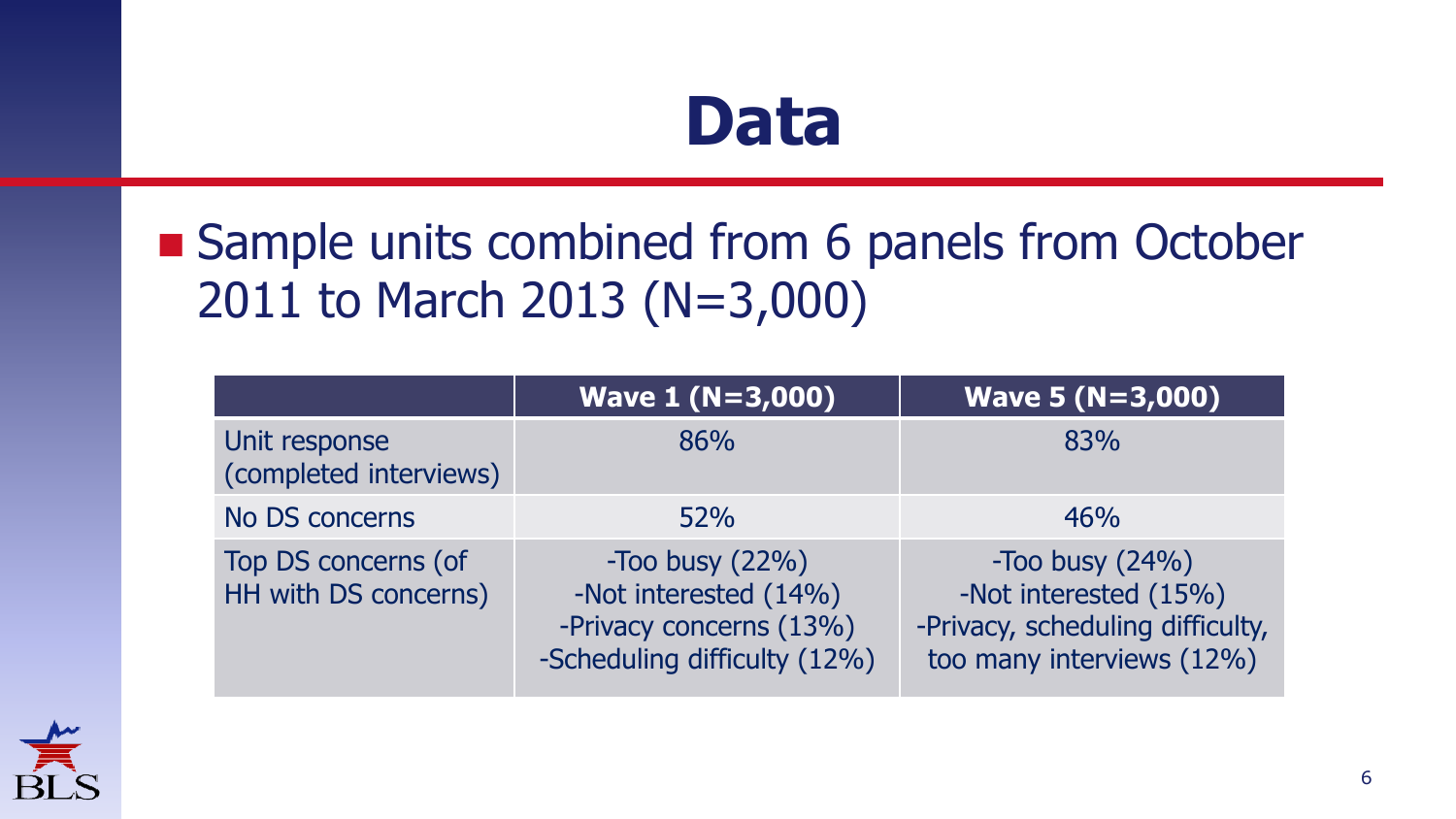## **Methods**

■ Developed composite scores for each wave based on 21 DS concern items using principal components analyses (per Henderson et al., 1990), and divided scores into 3 groups:

Wave 1 DS concern groups:

High concerns (N=715)

Low concerns (N=742)



No concerns (N=1,561)

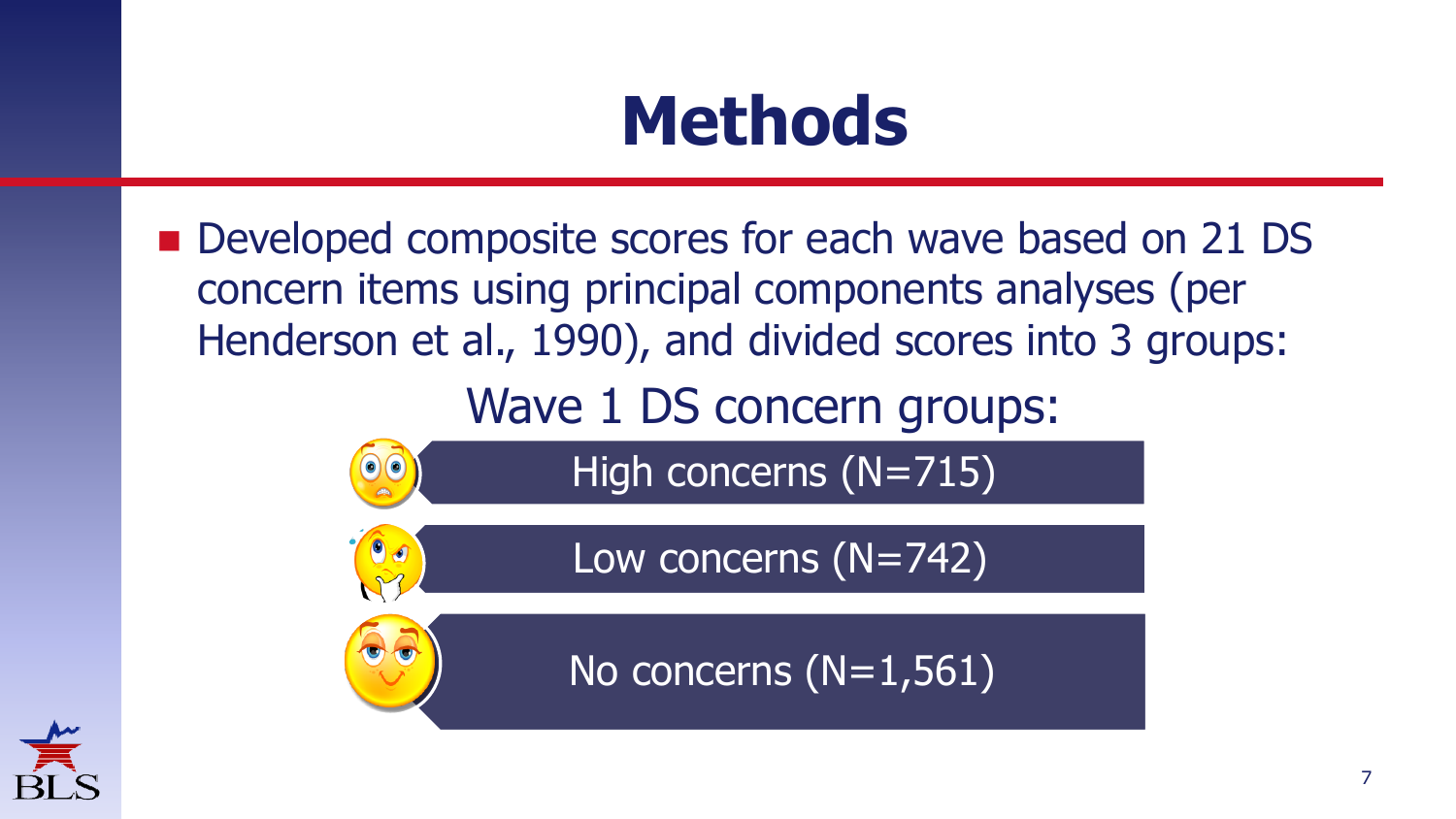### **1. Change in DS Concern Groups Over Survey Panel**

**Example 2 Across survey panel, some households moved to a** higher DS concern group (27%) but most remained in same group at Wave 5 as at Wave 1 (52%).

Higher group (N=747)

Same group (N=1,650)

Lower group (N=603)



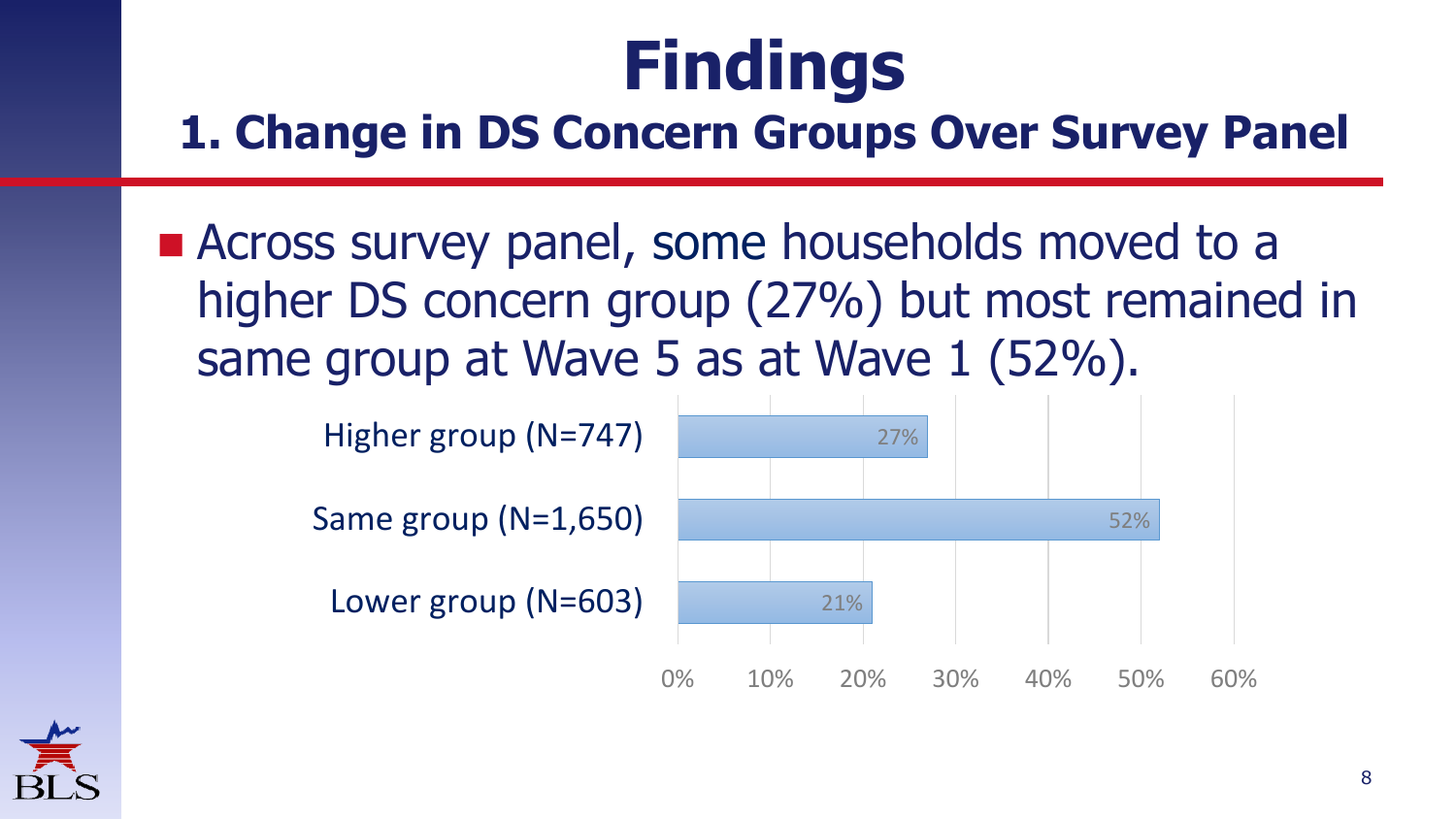#### **2. Panel Response Patterns for DS Concern Groups**

### ■ Respondents in High DS concern group completed fewer interviews

No concerns (N=1,561) # of interviews completed

Low concerns (N=742) # of interviews completed

High concerns (N=715) # of interviews completed







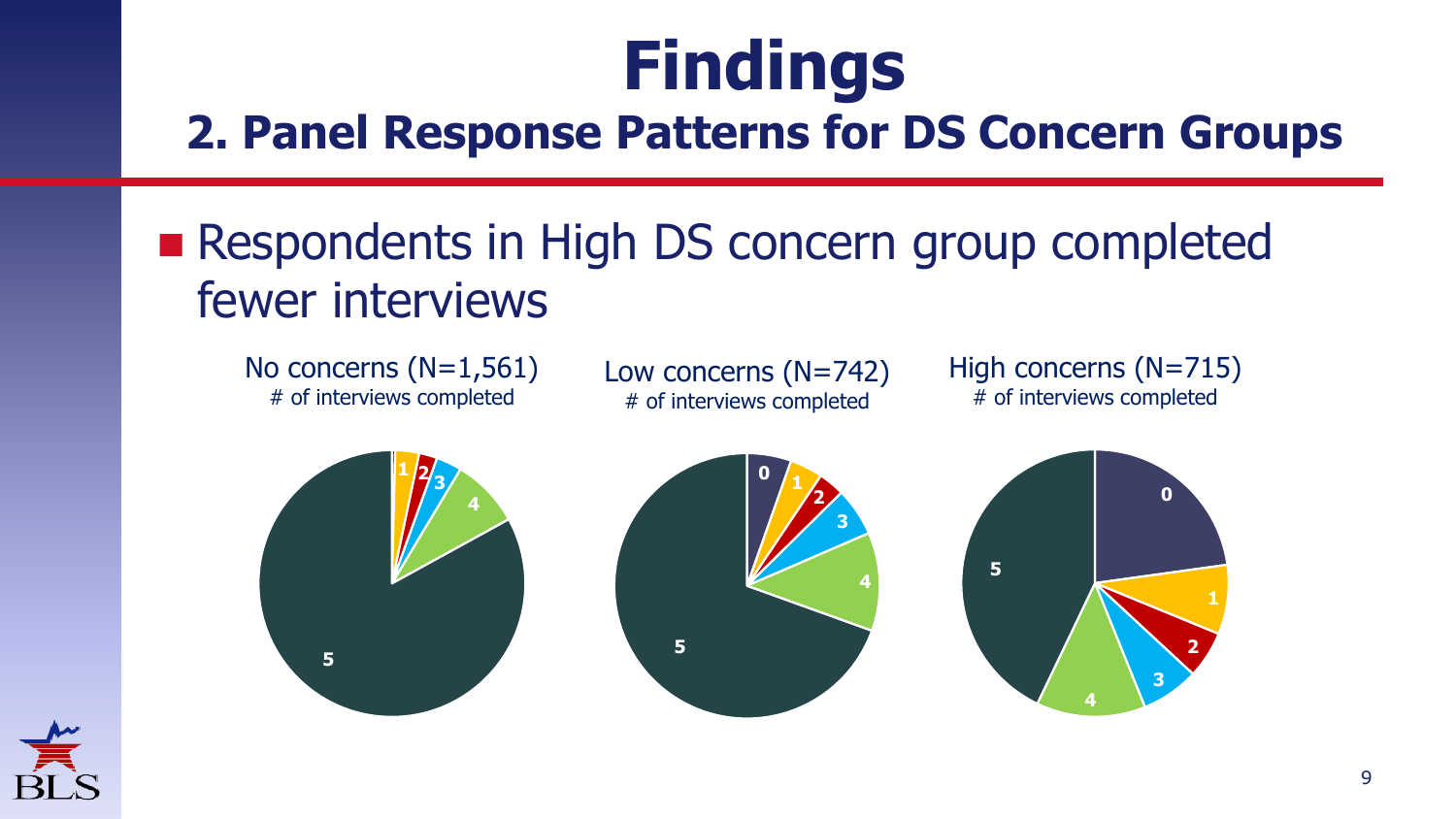### **3. Respondent Effort and Data Quality (Wave 5)**

#### Interviewer rating measures:

1) Effort: "How much effort would you say this respondent put into answering the expenditure questions during this interview?"

A lot of effort, a moderate amount of effort, a bare minimum of effort

- 2) Record Use: "Did respondent use records for questions?" 90% of time or more, 50% to 89% of time, 10% to 49% of time, less than 10% of time
- 3) Consult Others: "Did the respondent get information from other household members when answering the questions?" Yes, No, Don't Know

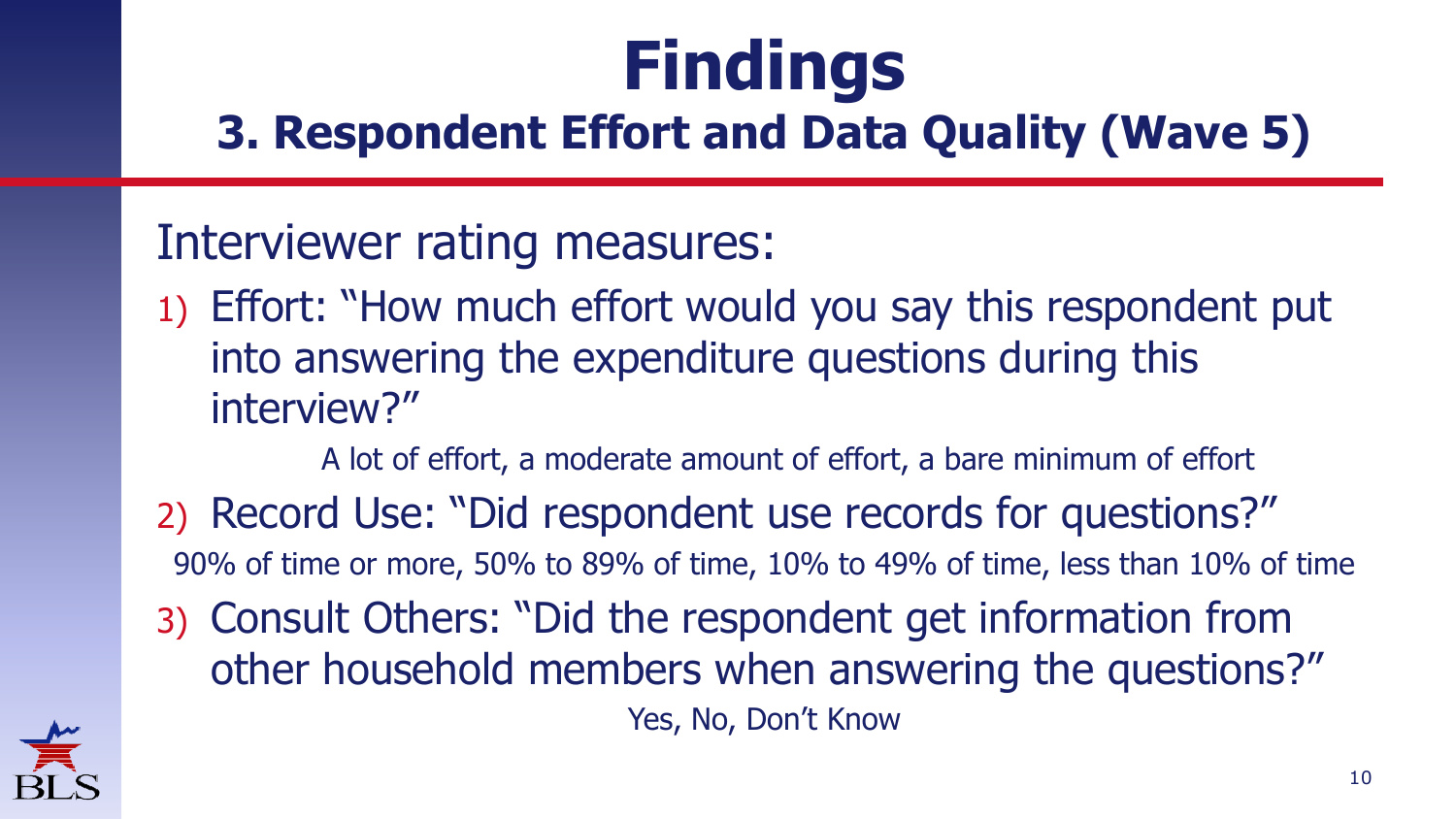### **3. Respondent Effort and Data Quality (Wave 5)**

Interviewer ratings for respondents in High DS concern group:

- 1) Effort Half as many (19%) rated as exerting 'a lot of effort'
- 2) Record Use Almost half as many  $(11\%)$  reported to use records at least 90% of the time
- 3) Consult Others Significantly fewer (11%) reported to get (expenditure) information from other household members

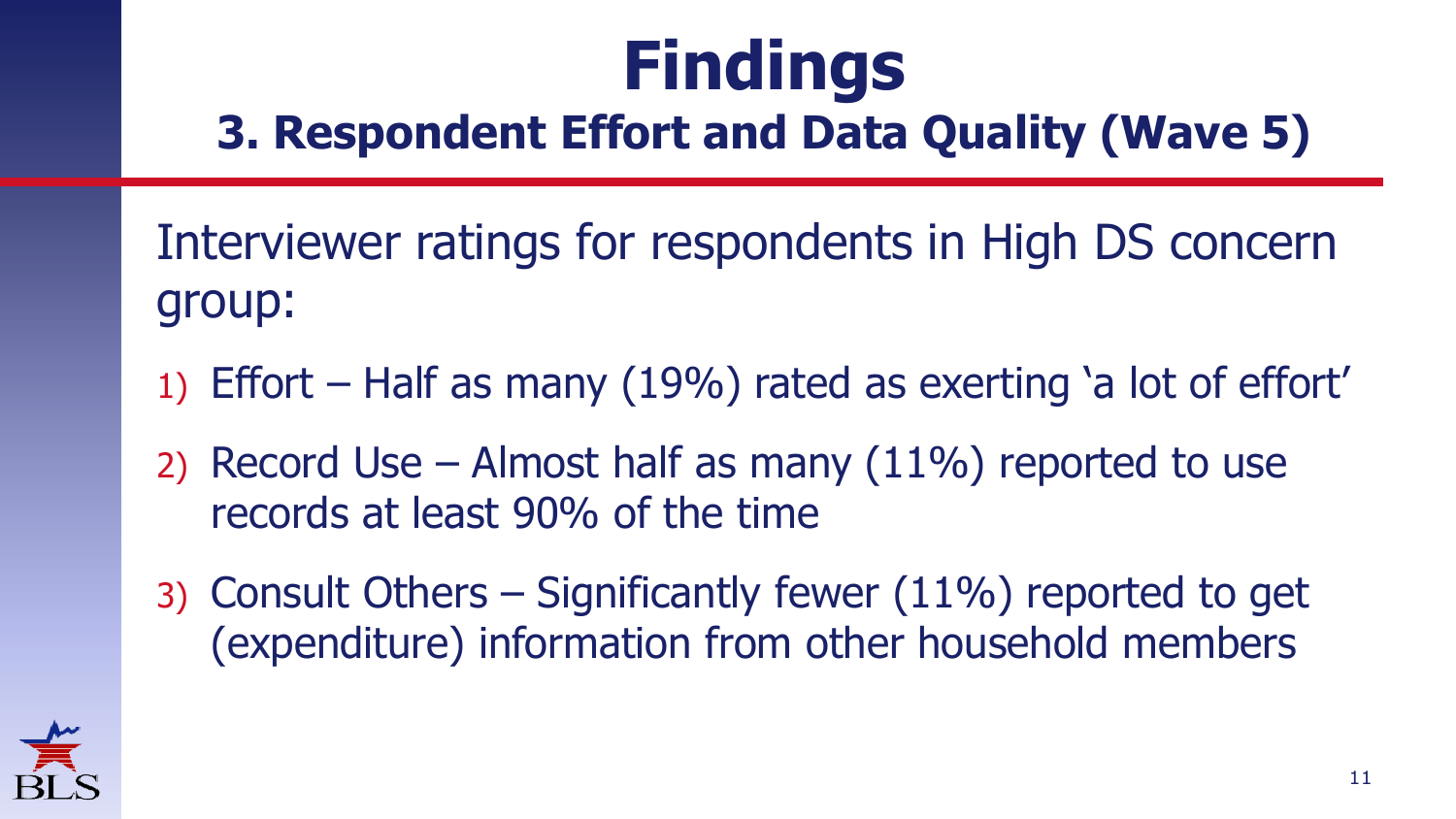### **3. Respondent Effort and Data Quality (Wave 5)**

Data quality measures for respondents in High DS concern group:

- Significantly higher proportion of edited expenditure records (21%)
- More likely to require refusal conversion (26%)
- Almost twice as likely to be reassigned to a different interviewer (11%)

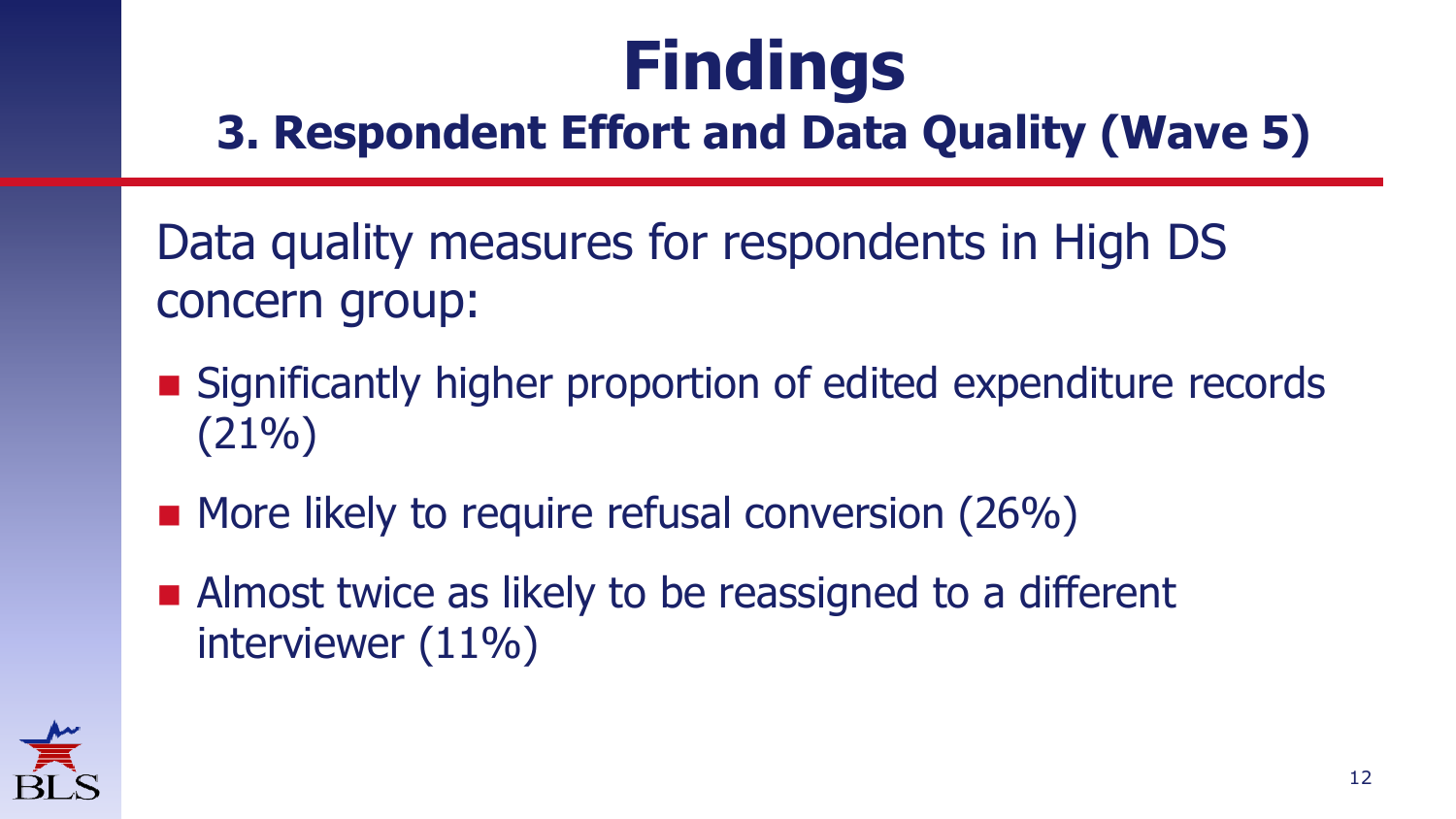### **Findings 4. Perceived Survey Burden (Wave 5)**

- Used burden composite scores (similar to DS composite scores) based on questions respondents answered in Wave 5
- Found significant correlation between respondents' burden composite scores and their DS concern scores: Spearman ρ=0.38 (p<0.0001)

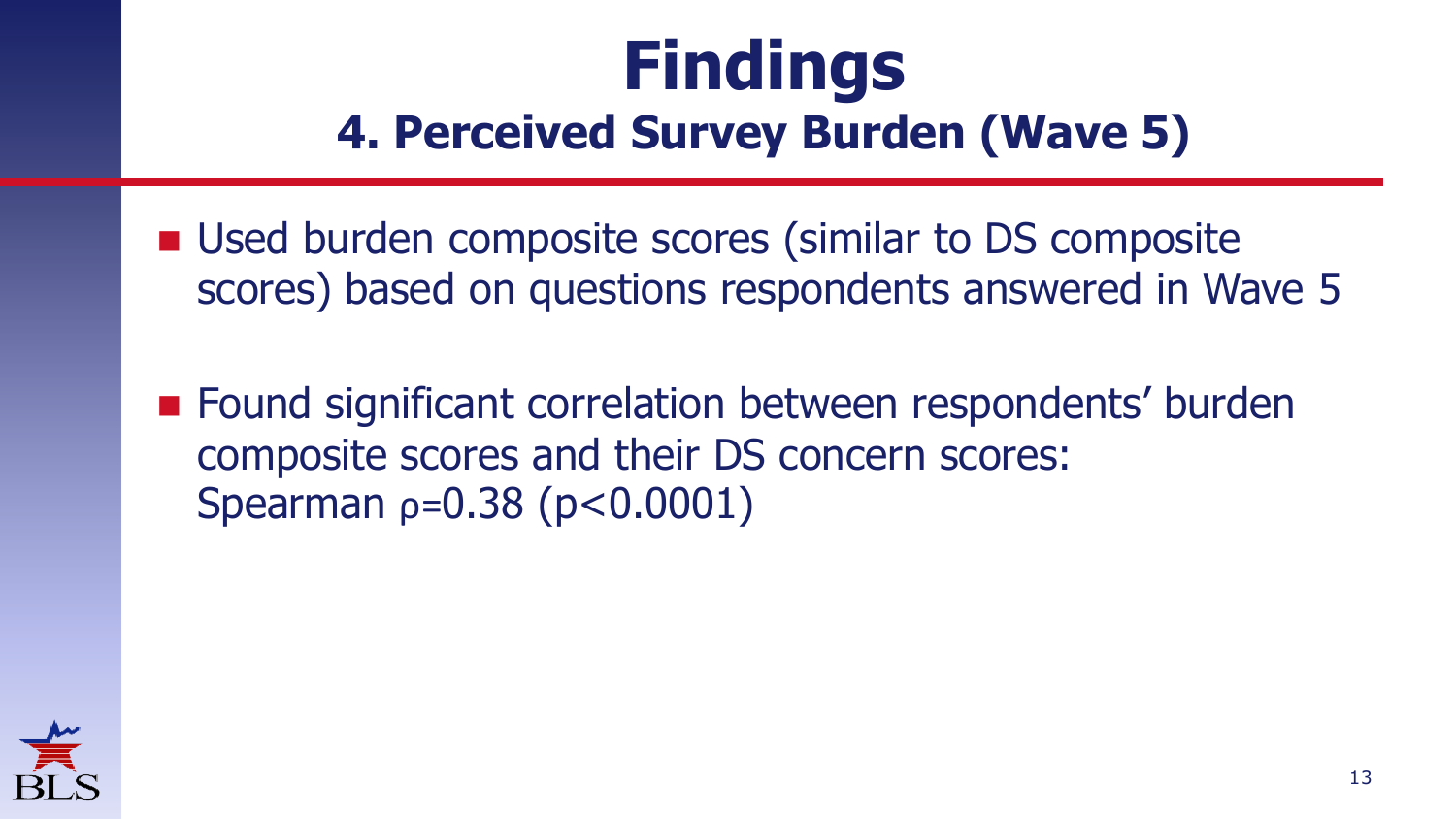## **Conclusions**

- Most households did not exhibit significant change in DS concern ranking over survey panel
- **Households with higher concern rankings in Wave 1** were less likely to complete all 5 interviews
- **Among responding households, those with higher** concern rankings were less likely to exhibit optimal reporting behavior and provide high-quality data
- Respondents with higher concern rankings at last interview also perceived survey burden to be higher

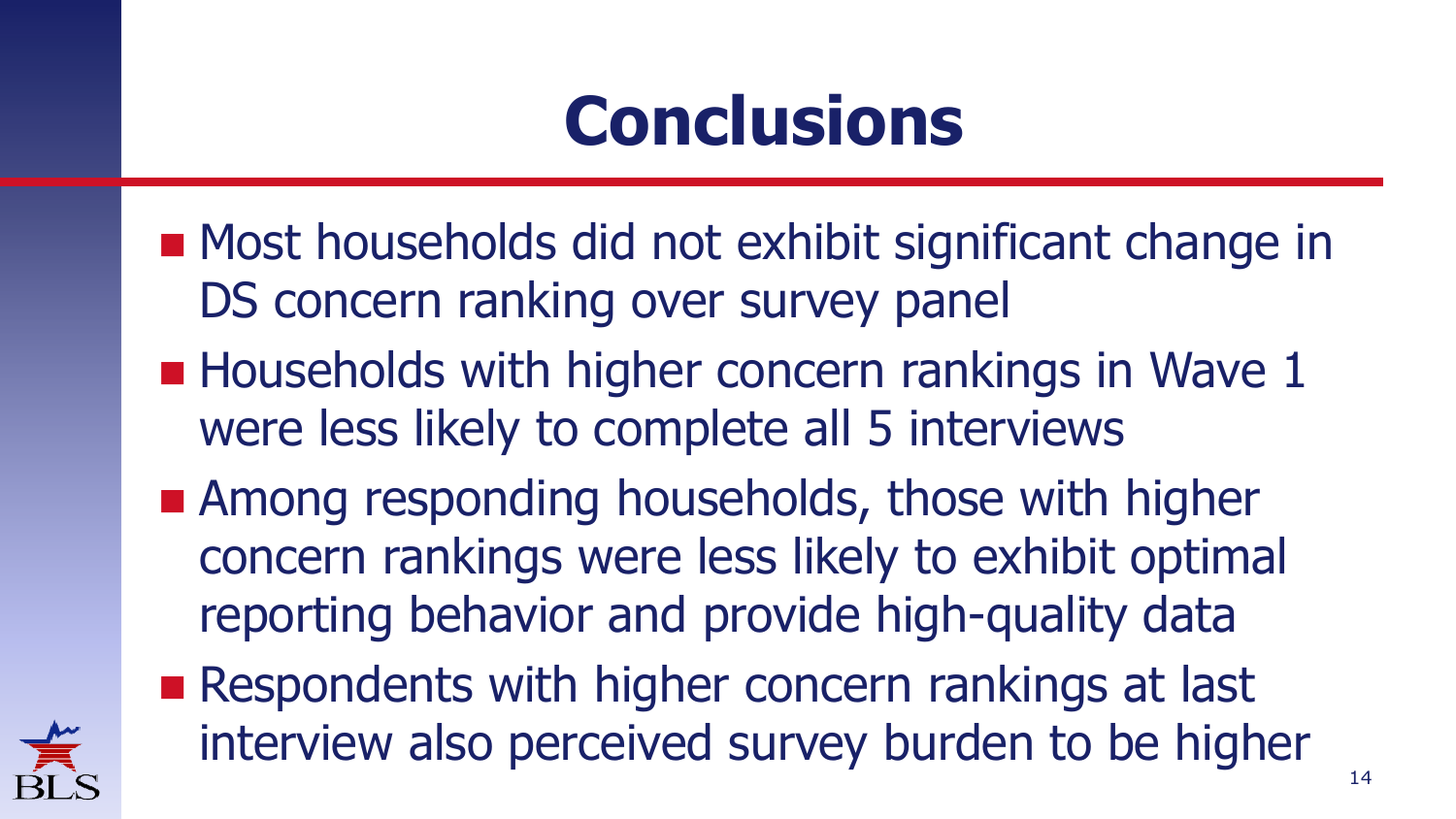## **Caveats**

- **Unclear how consistently interviewers record various** DS concerns that are expressed
- No data available on the construct validity of DS concern items
- **Unclear how often person expressing DS concern is** the same person responding to survey
- Did not control for household characteristics in this study

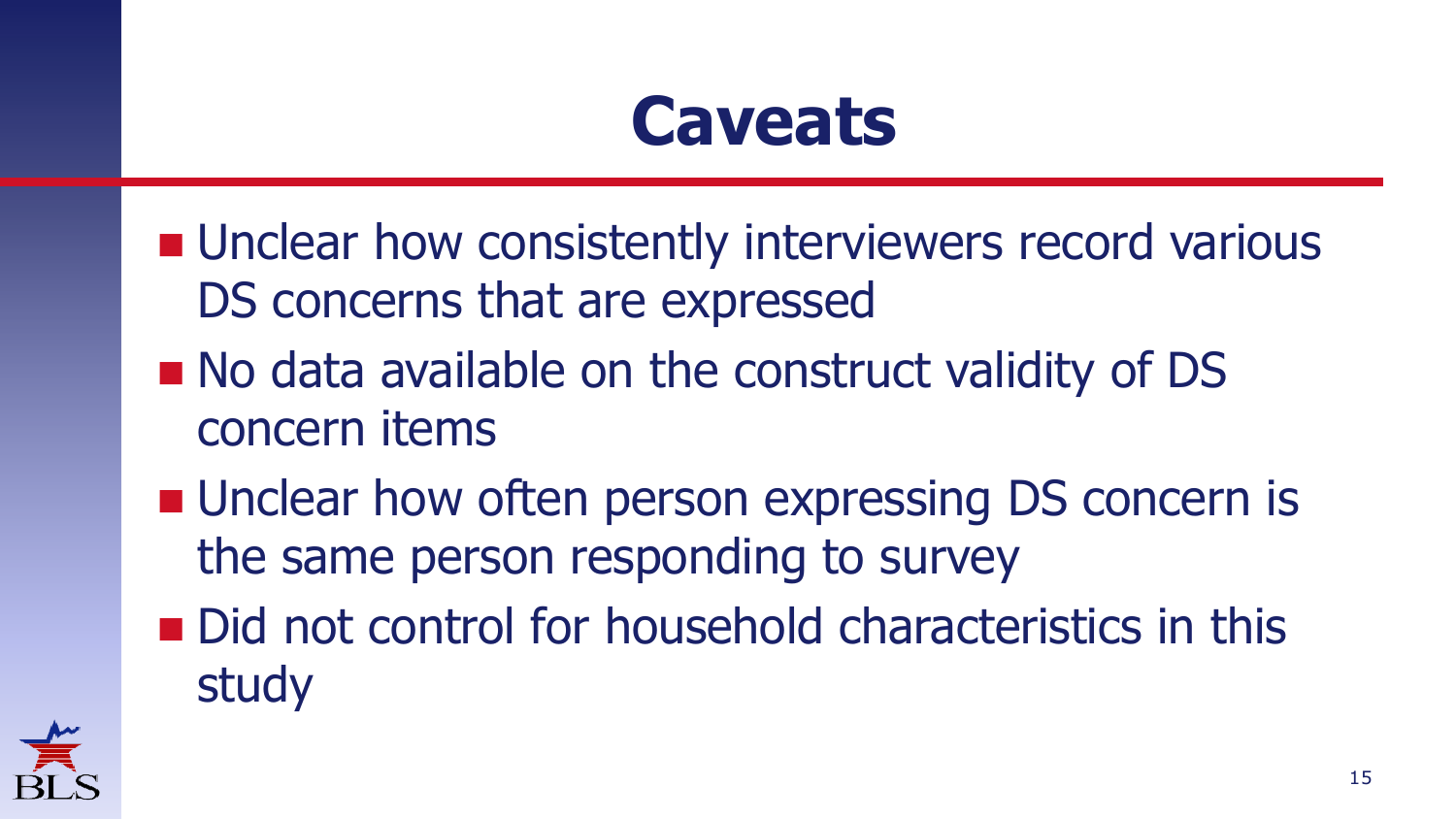## **Contact Information**

### **Brett McBride**

### (202) 691-5136 mcbride.brett@bls.gov

Disclosure: Any opinions expressed in this paper are those of the authors, and do not constitute policy of the Bureau of Labor Statistics.



www.bls.aov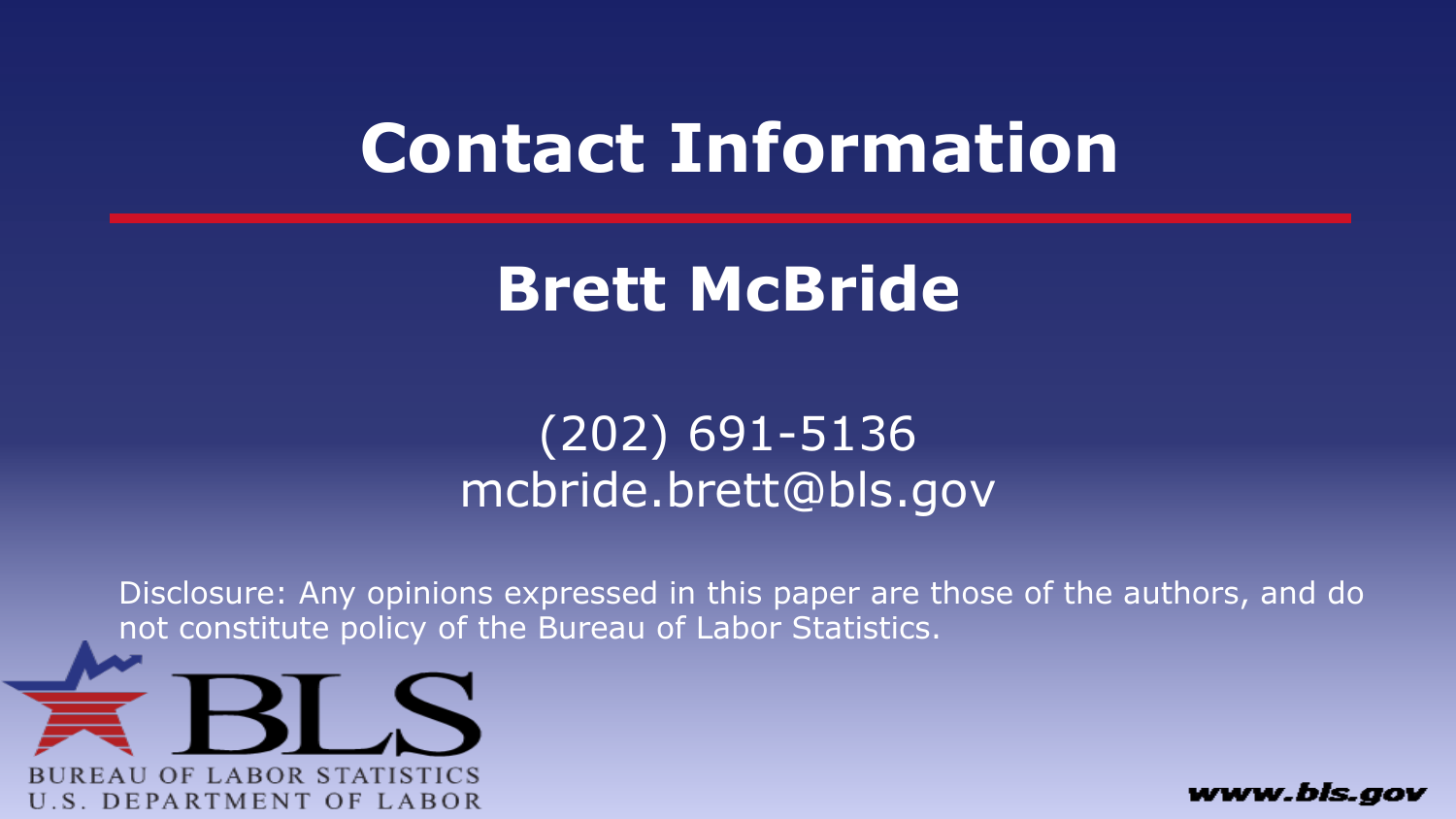## **DS Concern Themes**

■ Examined DS concern themes ("No concerns," "not interested/ hostile," "survey content/privacy," "time") and panel response